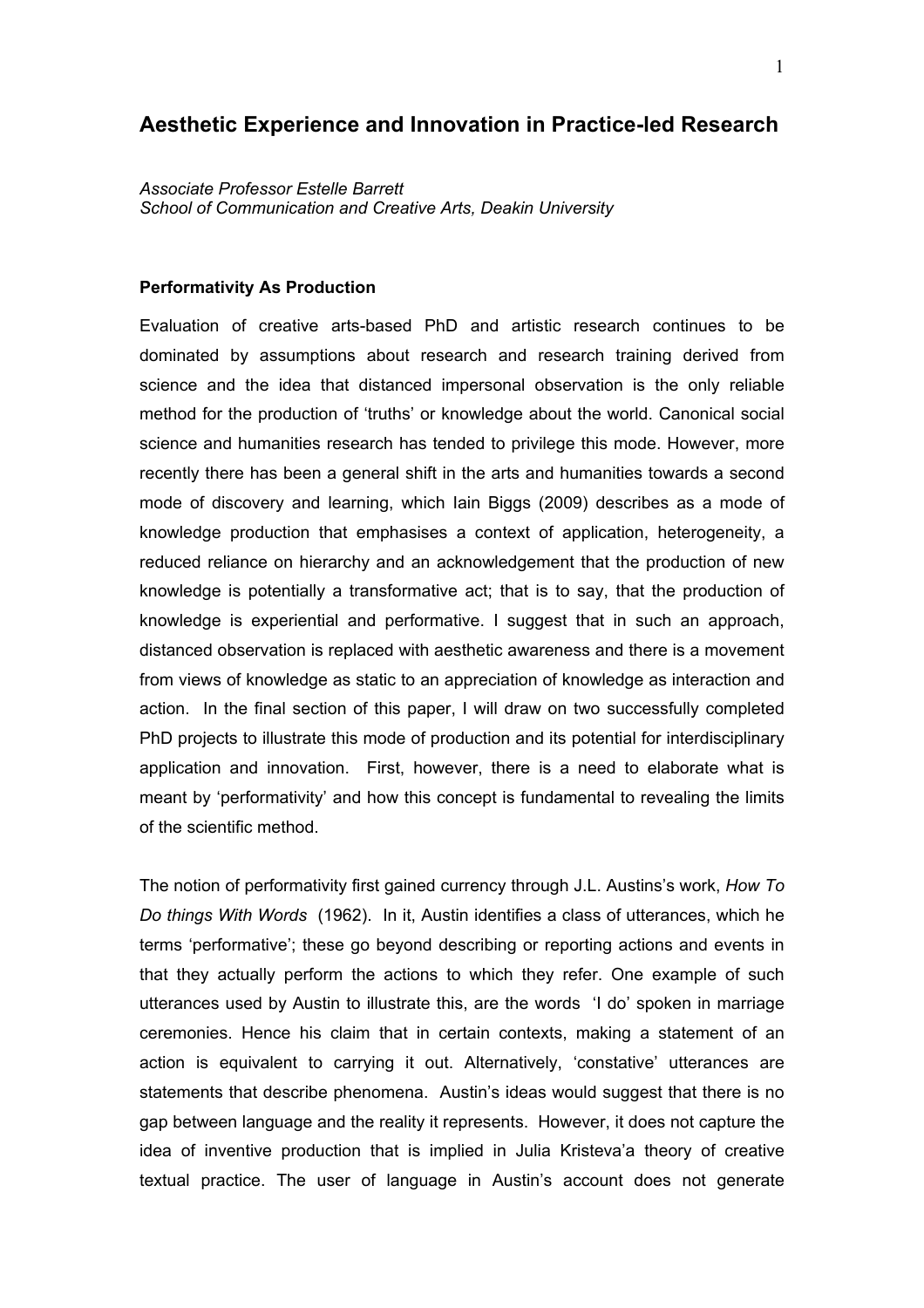something new, but is a conscious ego who employs words that have socially agreed meanings. Judith Butler recognises that this notion of performativity is related to performance as a deliberate act of a knowing subject. Whilst she argues for a more generative 'performativity', Butler nevertheless privileges discourse and the symbolic law in her definition of performativity as a practice 'by which *discourse* produces the effects that it names' (Butler, 1993, p.2 my emphasis). Thus 'performativity' as practice and materialisation, is for Butler, an outcome of the symbolic law, an already constituted language. Transgression in Butler's framework is always in opposition to and determined by established categories.

Kristeva's thought however, highlights material processes as *pre-linguistic and intralinguistic* processes. In her account, aesthetic processes occur in relation to both what is known and an as yet, unsymbolised other (Kristeva, 1984, p.203). This permits us to conceive of a more radically transgressive performativity: performativity as the bringing into view of the as yet unimaginable. It is only through the productive material alteration of language itself, through the forging of the aesthetic image, that this 'unimaginable' may be accessed.

Brad Haseman makes the following observation on creative practice as research: 'When research findings are presented as performative utterances, there is a double articulation with practice that brings into being what, for want of another word, it names' (Haseman, 2007, p.150).

Despite putting forward the idea that practice as research indicates a radically new and different approach, Haseman's comment would seem to be drawing a correspondence between artistic research and science in presupposing or implying an unproblematic relationship between ready-made language and the complex processes of production that occur in practice. His comment glosses over the issue of 'naming', an issue which is at the heart of Kristeva's thought on creative production because it recognises that there is a gap between what language can describe or signify and reality. Art operates within this gap and this is what underscores Kristeva's critique of science.

A brief excursion into etymology is useful here. Amongst other definitions, *The Shorter Oxford Dictionary On Historical Principles* (1978) outlines the following derivations of 'perform/performativity': from Latin origins, 'To carry through to completion, an action, process work etc.' and in the sixteenth century, 'to complete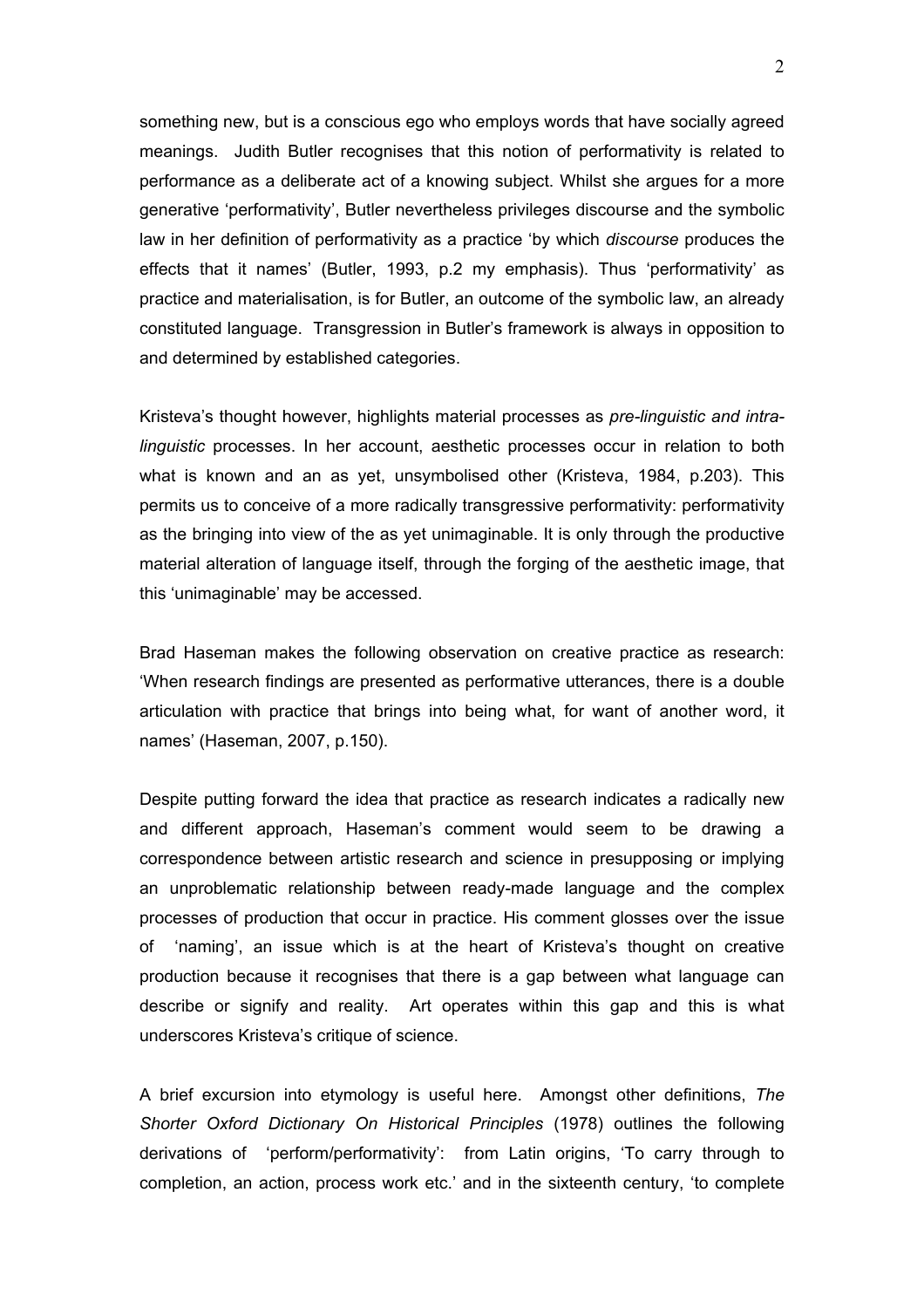by adding what is wanting' and 'to do, make', 'to do one's part', 'to discharge one's function', 'to go through'. The two meanings that are of interest here, 'to complete by adding what is wanting' and 'to make', imply modes of productivity that involve actions and processes that are generative and yield something in excess of what existed previously. We can now assert that performativity in creative production involves an interaction between the subject (artist) as material process, as *being and feeling,* and the subject as *signifying process*, as *sense-making*. This results in a renewal and alteration of both the subject and language. In both the making and viewing of art, experience-in-practice materialises or makes available to consciousness, a new object of knowledge. Knowledge then, is not a static entity, but is what Ian Sutherland and Sophia Krzys Acord describe as an interactive *in situ*  encounter. This shifts our understanding of knowledge from a passive to an active ingredient of social life (Sutherland and Krys Acord, 2007, p.126). In what way does this imply a critique of traditional accounts of the scientific mode of research?

# **A Critique of Science**

Central to Kristeva's critique of science is the idea that it is founded on methods that were used to capture the truth about nature by classifying and encoding phenomena through a system of formal language that 'represses the process pervading the body and the subject' (Kristeva, 1984, p.13). Kristeva has shown that the notion of objective, empirical observation as a possibility - and truth as universal - cannot hold if we are to take account of subjective processes: the interaction between embodied experience, language, and thought operating in social contexts. The complexity and abstraction of social existence throws up much more than the scientific method can address or contain. The logic of science is a logic that supposes a direct correspondence between naming and describing and the phenomena to which it refers. This logic presumes that the signifier designates the fullness of referent and is flush with the referent. Kristeva exposes this logic in her account of proper names, which she describes as abbreviations of descriptions that describe not particulars, but systems of particulars. Science not only abbreviates, but by collecting all the possible descriptions of phenomena into its formulae, symbolic representations, concepts and laws, it erases indeterminacy (Kristeva, 1986b, p.234). Aesthetic experience or art, on the other hand, operates through the particulars *and* indeterminacies of embodied experience-in-practice bringing into play an alternative logic that the logic of the *discourse* of science forecloses (Kristeva, 1986b). My emphasis on "discourse" in the previous sentence is deliberate since many scientists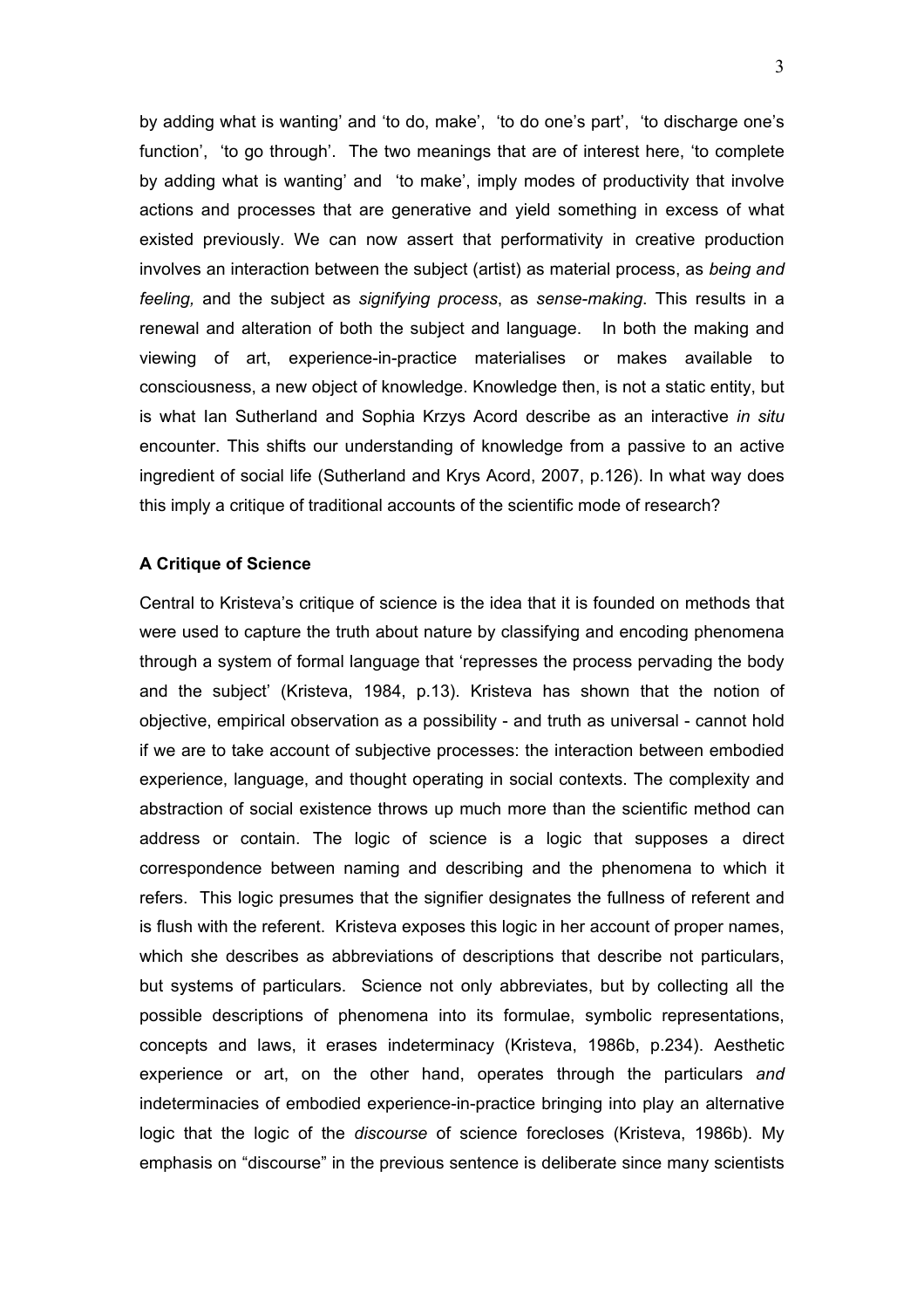have acknowledged that all 'real' discoveries in science have come about through processes that are ultimately aesthetic and subjective. This is made evident in philosopher and scientist Michael Polanyi's observation that 'Complete objectivity as usually attributed to the exact sciences is a delusion and in fact a false ideal' (Polanyi, 1958, p.18).

What becomes clear in Kristeva's account is that because scientific knowledge is predicated on description or naming, it can only constitute a *partial* truth about reality. The artwork or aesthetic image transgresses the rules and codes upon which naming or the fixing of meaning relies. Its structure is polyvalent and by short-circuiting established codes and ways of looking, art opens up new horizons of meaning. This mode of knowledge-production is dependent on interactive experience – a fluid movement between the viewer's feelings, thoughts and the art object within a given social context. Sutherland and Acord describe this as 'thinking with art'; they suggest rather than resulting in situated knowledge, this gives rise to 'experiential knowing' (Sutherland and Acord, 2007, p.125).

#### **Interpretation as Practice**

Kristeva highlights the importance of testing the objects of knowledge produced in creative arts practice through her emphasis on the need for interpretation. The difference between experience-in-practice and other fleeting, or everyday experiences, is precisely this. The moment of practice implies testing to what degree experiential knowing that emerges from material processes corresponds to, or deviates from established knowledge. In the phase of "working hot", the workings of material process orchestrate what is laid down as an unconscious mark in a painting or a movement in dance. For this reason artists and audiences are often bewildered by work that is 'revolutionary'. The space of interpretation can be configured in terms of the space of psychoanalysis where there is a potential for a transfer of 'knowledge' between the artist as analysand and the work itself as the 'site' or figure of the analyst. A similar relationship is set up between viewer or interpreter of the artwork where the work of interpretation or "testing" proceeds as a creative practice in its own right. Through this process, the heterogeneous language of the artwork becomes the site of inter-subjective exchange predominantly controlled by the *structure* of the artwork or aesthetic image. This allows transfer of knowledge to be extended through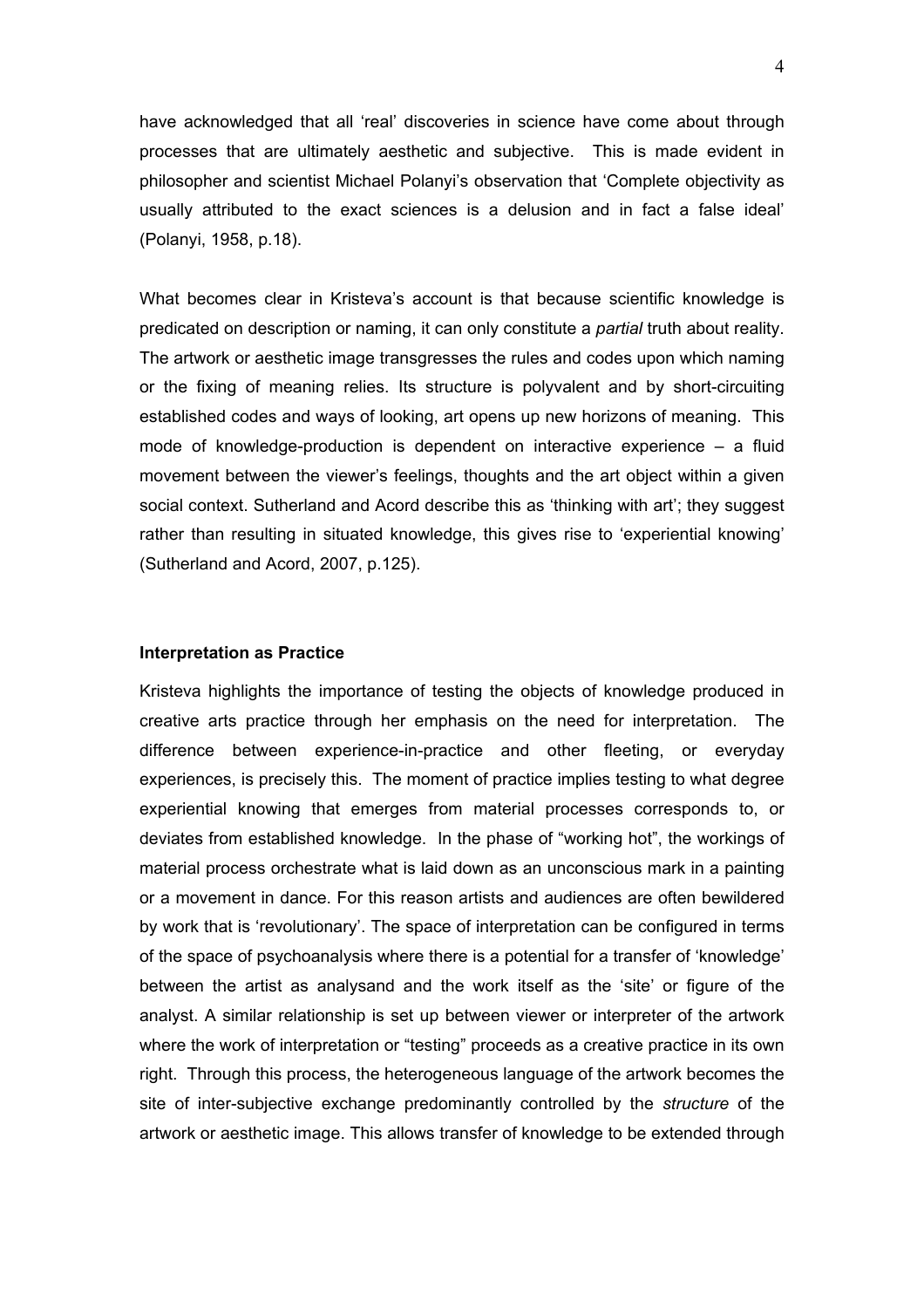reflection and application in future practices that extend beyond the original site of making as will be illustrated in my discussion of specific case studies.

Interpretation in creative practice produces a metalanguage through which the 'knowing' engendered by the work can be accessed and made more readily available in relation to established discourses and practices. In creative arts research, the task is achieved through the exegesis or research paper that describes the processes of making and testing as well as well as the significance of the outcomes in terms of how they have expanded discourse and practice within in the field of and beyond. What we also see in Kristeva's extension of the notion of revolution is the need to shift critical attention from textual practice as renewal of language, to a focus on the social and political impact of this renewal for further practices. This also implies that there is need for new pedagogies that place greater emphasis on creative art research's capacity for knowledge transfer. This is pertinent to practitioner-researchers seeking to articulate how their modes of enquiry constitute forms of "revolt" that make a difference. The case studies discussed below will illustrate, in more concrete terms, the ideas presented here.

## **Lucas Ihlein: Blogging as Art**

Lucas Ihlein's recently completed PhD research entitled, *Framing Everyday Experience: Blogging as Art* (2009) investigates the way in which the practice of blogging can be conceived as an art form, and as such is capable of deepening engagement and attention to everyday experience. Ihlein's research is influenced by the work of Kaprow who pioneered the participatory art form known as Happenings that explored the relationship between art and every day life. Though recognised as artistically innovative and politically significant, the interactive and participatory works of Kaprow and others such as the Situationists of the 1950s and 1960s were nevertheless ephemeral staged events that are largely frozen within the time and place of their occurrence. One of the objectives of Ihlein's project, *Bilateral Petersham,* is to extend on the practices of his antecedents by devising a method of recording and reflecting on participatory art, including his own art as everyday practice whilst at the same time maintaining the integrity and spontaneity of the process. Ihlein frames his research with the following questions: 'If life and art can be successfully integrated what new knowledge might emerge in the process? How does the method of bilateral blogging work to produce aesthetic experience and new insights within the flow of everyday life?' (Ihlein, 2009, p.5 -6).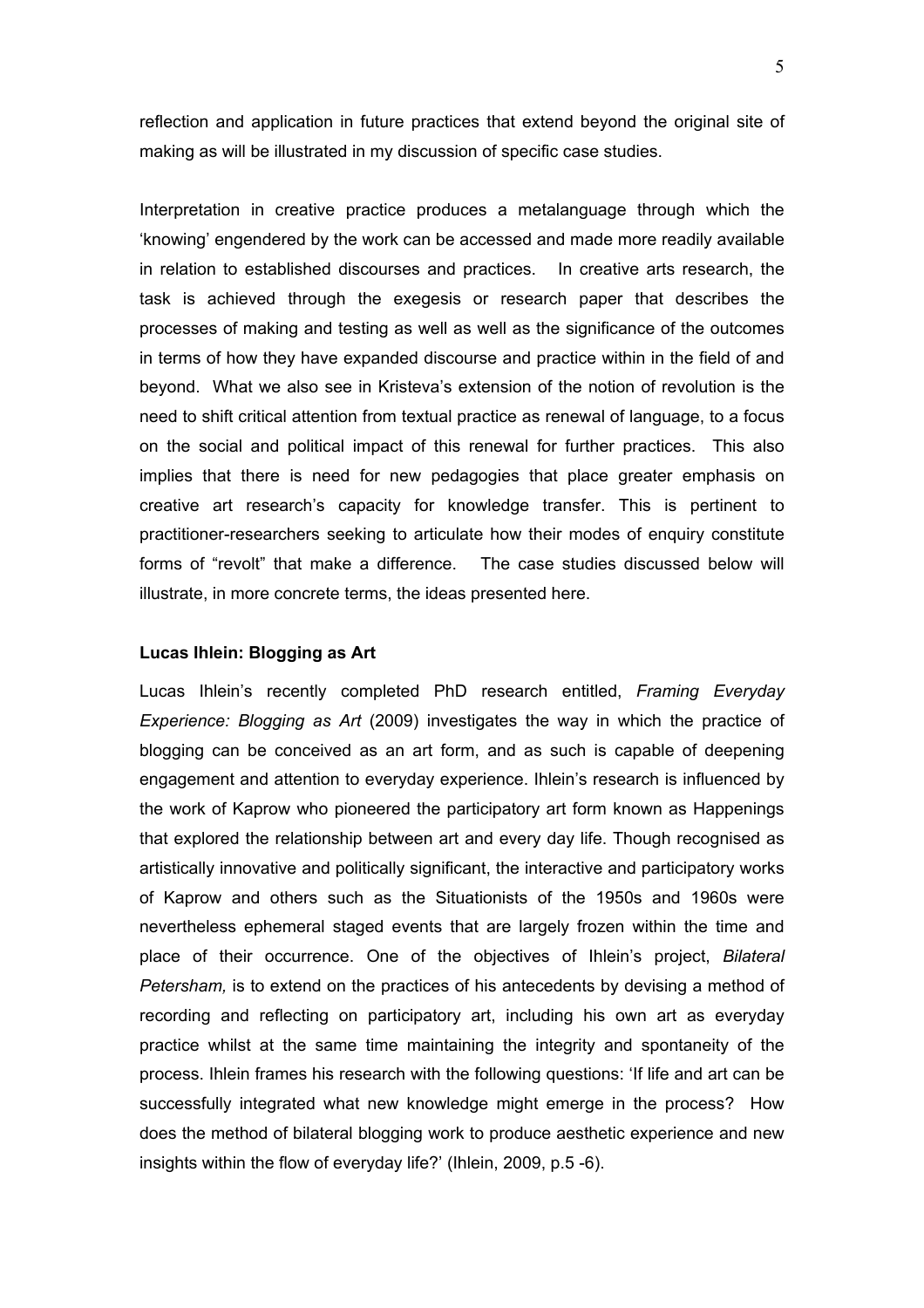A requirement of the site-specific project was that the artist should remain within the boundaries of Petersham, a suburb of Sydney for two months and maintain a blog to record his everyday activities and interactions over that period. By devising a new way of making relational artworks and producing an experiential document of the particular environment in which the artwork is situated, Ihlein's project uncovers a new approach to understanding the functioning of aesthetic experience as an integral aspect of the research process.

 His method involves the application of a spatial frame – the constraints of the specific site of the investigation, a temporal frame, the duration of the investigation and the synchronous unfolding of the blog, and a material/ technological frame – the hardware and apparatus required to maintain the blog. These framing devices are used as a method to draw attention to the minutiae of daily life and to provide a record for further reflection, analysis and practice. What emerged subsequently included an interactive gallery installation, a number of visual articulations of the research process, and a book of the blog narratives. Crucial to the project was the interactivity afforded by the resulting artefacts and the blogging, since each engendered a performative and co-emergent production by the artist and other participants from the community. By generating an impressionistic 'portrait' revealing aspects of Petersham that are not contained in institutional archives, maps and other institutional records, Ihlein's project demonstrates the aesthetic dimension of blogging: blogging as an art of the everyday. His research also uncovered the way in which blogging can be used as a finely honed instrument for social research.

Beyond articulating a form of practice that blurs the distinction between art and life, Ihlein's reflections within the blog and the meta-reflection afforded by the exegesis produce insights and outcomes that have broader application and significance. For the purpose of this paper, I will focus on one component of the project. A series of walks, which involved the artist's attempt to trace the boundaries of Petersham by walking its borders. What emerges is an *experiential* and embodied map of the suburb disclosing the arbitrary nature of the lines on the official map. Ihlein observes that over the years, local council allocations of land and property development have carved up the terrain in ways that are alienating to human activity. He discovers that the boundaries indicated on the official map pass through fenced off properties and tenements, cross railway lines and cut through inhospitable highways. At times this necessitates transgressing the imperative to remain strictly within the locale and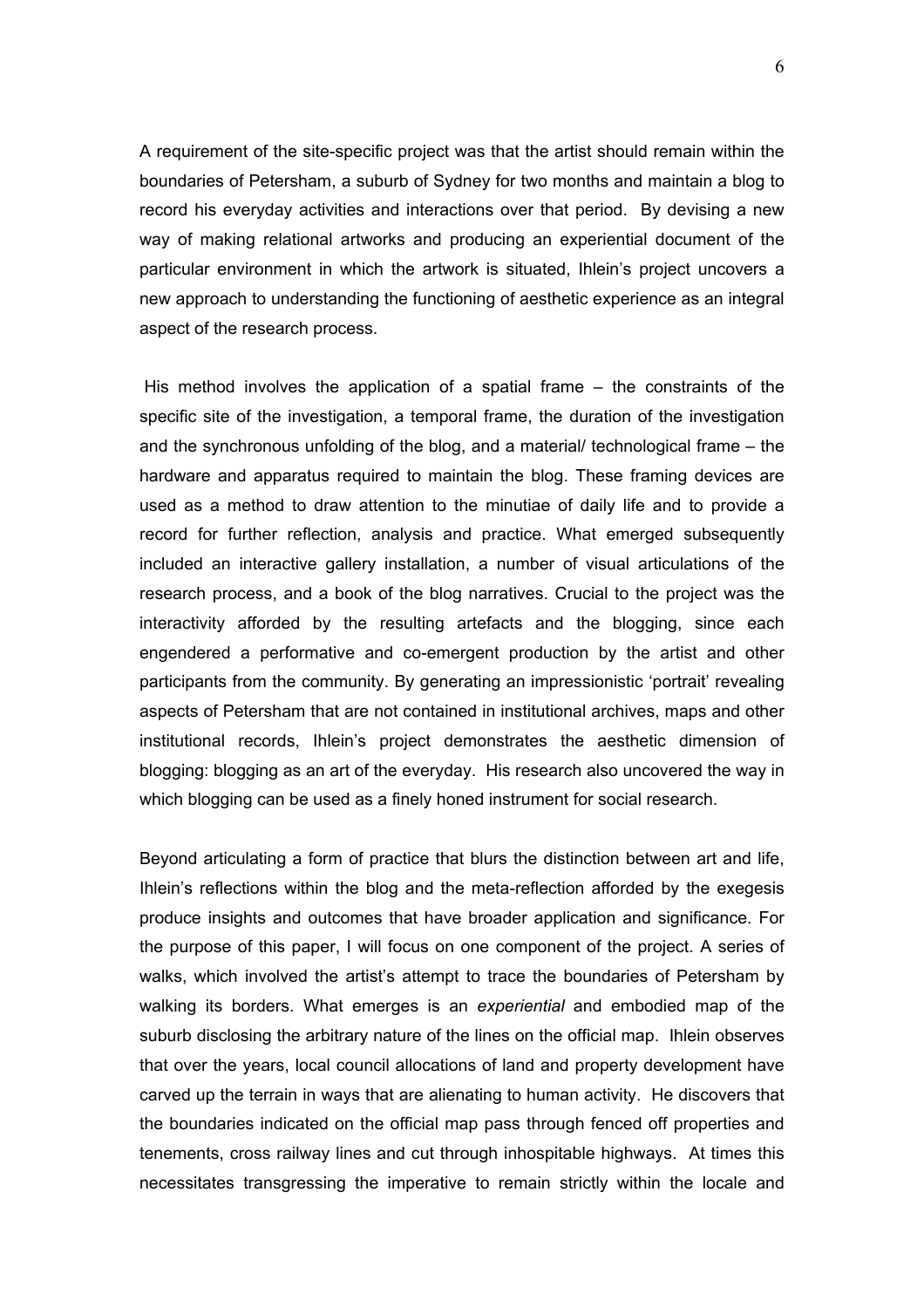these deviations reveal uncharted boundaries, interstices and connections. A recording of the experiences of the border walks and chance encounters along the way results in a 'remapping' of Petersham along *experiential* lines. Significantly, the spatial narratives produced from the walks reveal a different relationship to place: one of belonging rather than ownership of it. This insight is sharpened in an encounter with Aboriginal Elder Uncle Lester who recounts an alternative history of the occupation of Petersham. In Ihlein's own words, the resultant blog 'creates a body of evidence that reclaims suburban space as having inherent value' (Ihlein, 2009, p.109). Institutional rules and static entities such as lines on a map are constantly being written-over and re-written by actual behaviour and activities of everyday life. In this way, experiential knowing transcends institutional knowledge. It is this polymorphous and unruly knowing born of experience, that art, rather than science, is able to reveal.

### **Valerie Ingham, 'Multimodal Research on the Fireground'**

The second case study to be discussed examines the broader application and significance of how images function and how aesthetic awareness informs human behaviour and the capacity to innovate. Valerie Ingham lectures in Emergency Management at Charles Sturt University and is also a practising artist who presented reflections on her recently completed PhD research in a paper entitled 'Multimodal Research on the Fireground' at the Deakin University *Material Inventions: Applying Creative Research Conference* in December 2009.

Ingham's research investigates the role of aesthetic awareness in time-pressured decision making of emergency workers such as fire fighters. Her work indicates that this form of awareness is crucial to decision-making and is the source of transgression from which innovative practice emerges. Her experience as an artist led her to connect two previously disparate fields in developing her research question: 'What is the relationship between risk perception, decision making and aesthetic and somatic forms of awareness in Incident Controllers on the fireground?'

The research involves interviewing fire fighters to examine their responses and decision-making during critical incidents. On the basis of collected data from incidents, Ingham develops the theory of multimodal decision-making, which suggests somatic awareness is simultaneous, holistic and inseparable, from the ability to think rationally and make decisions. Those interviewed observed that their actions and decisions are often made intuitively and without consciously thinking.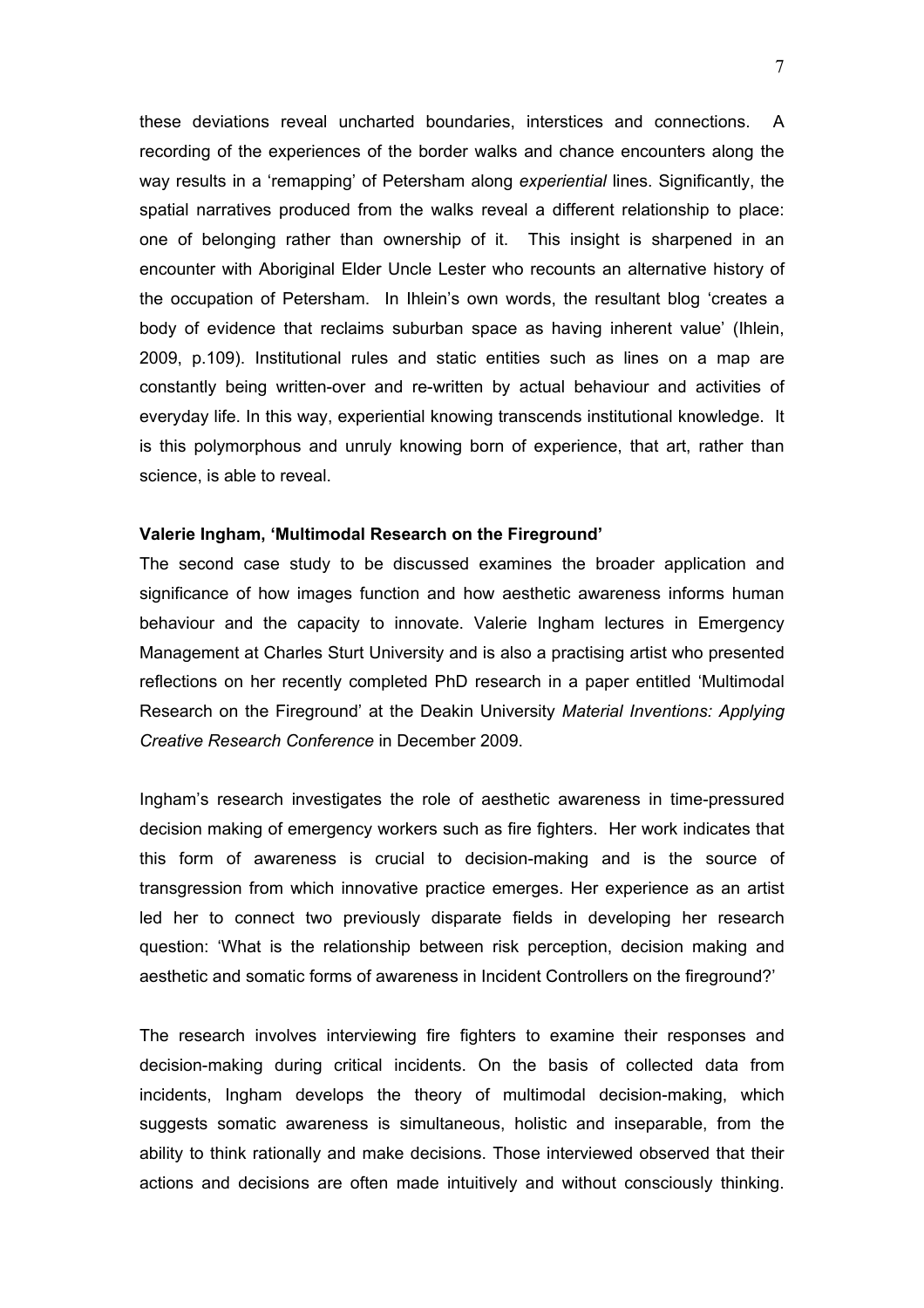Ingham suggests that there are some parallels between the experience of fire fighting and art practice:

In the practice of an artist, spatial awareness may take the form of encompassing multiple images with one sweeping glance, or a concerted 'look'; there is a sorting and comparison between patterns, objects and movement, some of which will appear in the image under construction and some which will not. This capacity to compare and sort elements of images in parallel, resulting in a selection and an understanding of contrast, I argue is comparable to the process of sizing-up for an Incident Controller. In size-up not only are visual pieces of information placed side by side and meanings ascertained, but conflicting verbal reports are also visualised and reviewed in instants of a second (Ingham, 2009).

Because incident controllers recount their experiences after the event, there is a tendency to use rational and chronological narrative to recount their experiences and actions An objective of Ingham's research was to capture the multimodal and holistic essence of the scene in its entirety. Understandings of arts-based practice emphasising the artist as both practitioner *and* researcher led to the development of her multimodal research method. By placing the Incident Controllers in the position of artist-practitioner, she was able come closest to their firsthand view of the scene. Ingham argues that there are aspects of the recognition process which are nonverbal and aesthetic in nature and which cannot be isolated or easily articulated. This underpins her views that aesthetics are vital to risk perception and decision making processes. Her research demonstrates that amongst incident controllers she interviewed, those with a greater level of aesthetic awareness were most successful in making decisions and arriving at unexpected and innovative responses. Ingham clearly articulates one incident involving a fire at a glass factory:

I suggest that what the Glass Factory Inspector sees is comparable to what Matisse saw when he looked at the seventeenth century Dutch still life painting by Jan Davidsz de Heem. Matisse did not see the photo-perfectionism, he was not sidetracked by the realism and he disregarded the traditional values and rules of representational painting. Instead he cut to the core, went straight to the stark outline of the incident and exposed the composition's true structure. In a kind of selective vision that focuses in on the lines and the raw elements of the image, undeterred by the awesome splendour of two hundred tonnes of molten glass, the Glass Factory Inspector sees through to the structural elements and wants to go into action with a plan that nobody feels very motivated by  $-$  he wants the pump driver to forsake his safe post and get into the action where his skills will be put to greater use; in essence, the Inspector wants to break the 'rules' (Ingham, 2009).